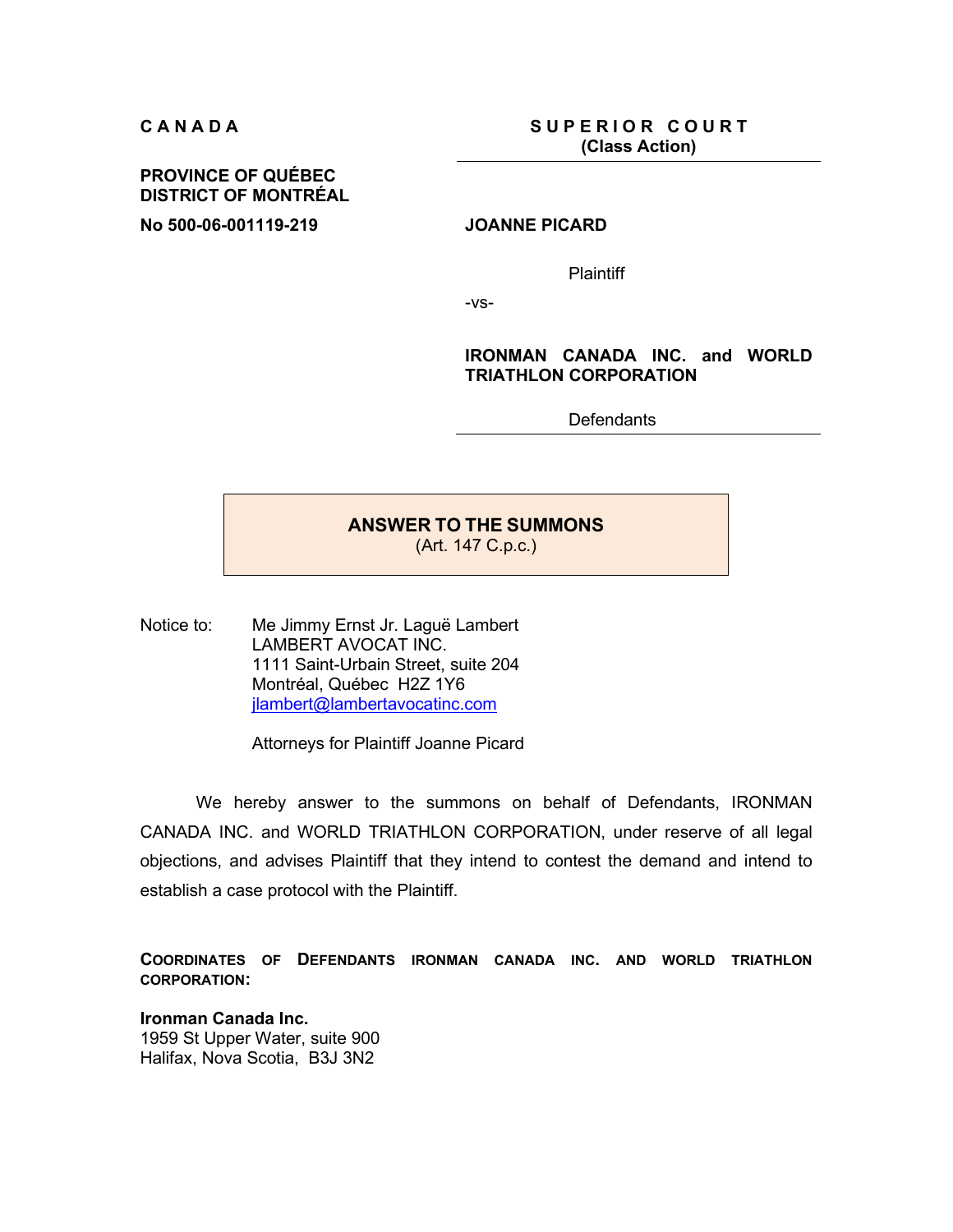### **World Triathlon Corporation**

3407 West Dr. Martin Luther King Jr. Blvd, suite 100 Tampa, Florida 33607 United States of America

### **COORDINATES OF ATTORNEYS FOR DEFENDANTS IRONMAN CANADA INC. AND WORLD TRIATHLON CORPORATION:**

Me Yves Martineau Me Jean-François Forget **STIKEMAN ELLIOTT LLP**  1155 René-Lévesque Blvd. West, suite 4100 Montréal, Québec H3B 3V2

Telephone : 514 397-3380 Email: ymartineau@stikeman.com Telephone : 514 397-3072 Email: ymartineau@stikeman.com

Montreal, February 16, 2021

fikeman Glliott ILP  $\frac{1}{2}$  , and the set of the set of the set of the set of the set of the set of the set of the set of the set of the set of the set of the set of the set of the set of the set of the set of the set of the set of the set

**STIKEMAN ELLIOTT LLP**  [Me Yves Martineau] [Me Jean-François Forget] 1155 René-Lévesque Blvd. West, suite 4100 Montréal, Québec H3B 3V2

Telephone : 514 397-3380 Email: ymartineau@stikeman.com Telephone : 514 397-3072 Email: ymartineau@stikeman.com

Attorneys for Defendants IRONMAN CANADA INC. and WORLD TRIATHLON CORPORATION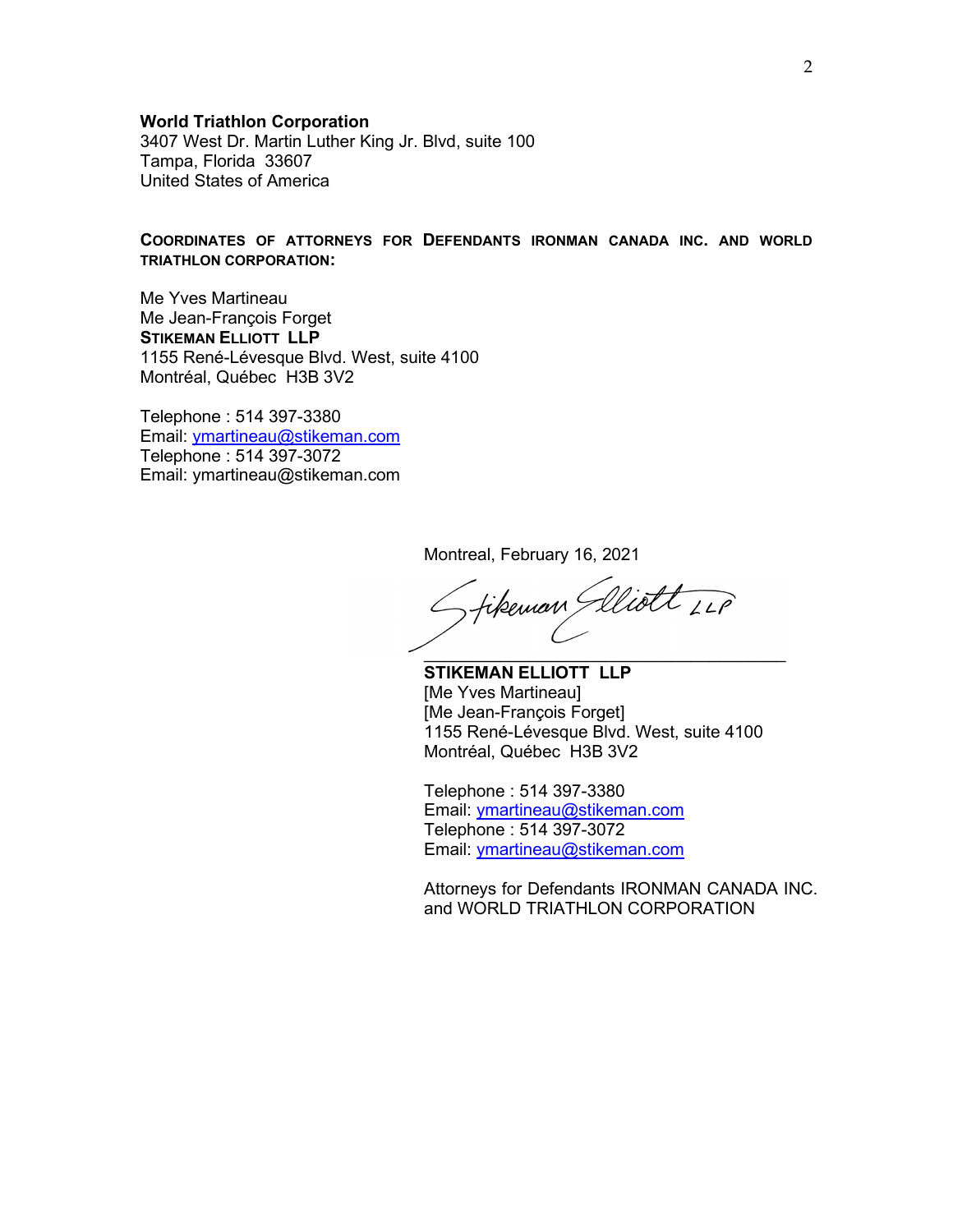## **Isabelle Tremblay**

| De:             | Isabelle Tremblay de la part de Yves Martineau                                    |
|-----------------|-----------------------------------------------------------------------------------|
| Envoyé:         | Tuesday, February 16, 2021 2:59 PM                                                |
| À:              | jlambert@lambertavocatinc.com                                                     |
| Cc:             | Yves Martineau; Jean-François Forget                                              |
| Objet:          | NOTIFICATION BY EMAIL / Joanne Picard vs. Ironman Canada Inc. and World Triathlon |
|                 | Corporation / 500-06-001119-219 / Answer to the summons (Art. 147 C.C.P.)         |
| Pièces jointes: | Answer to the summons (Art. 147 C.p.c.), February 16, 2021.pdf                    |

## **TRANSMISSION SLIP OF NOTIFICATION BY EMAIL**

(Art. 134 C.C.P.)

# **SENDER**

| Name:    | Me Yves Martineau / Me Jean-François Forget                         |
|----------|---------------------------------------------------------------------|
| Firm :   | STIKEMAN ELLIOTT LLP                                                |
| Address: | 1155 René-Lévesque Blvd. West, suite 4100, Montréal, Québec H3B 3V2 |
| Phone :  | 514 397 3380 / 514 397 3072                                         |
| Email:   | ymartineau@stikeman.com                                             |
|          | jfforget@stikeman.com                                               |

Attorneys for Defendants Ironman Canada Inc. and World Triathlon Corporation

## **RECIPIENT**

Name : Firm: Address : Phone : Email : **Me Jimmy Ernst Jr. Laguë Lambert**  LAMBERT AVOCAT INC. 1111 Saint-Urbain Street, suite 204, Montréal, Québec H2Z 1Y6 514 526 2378 jlambert@lambertavocatinc.com

Attorneys for Plaintiff Joanne Picard

Place, date and time of transmission: Montréal, February 16, 2021, see time of email

**NATURE OF DOCUMENT : ANSWER TO THE SUMMONS (ART. 147 C.C.P.)**

Court docket number : 500-06-001119-219

Our file : 148389-1001

Number of pages transmitted : **3**

# **Kindly confirm receipt of the document(s) by email**

**If transmission is not clear or complete, please call Isabelle Tremblay at 514-397-3227.**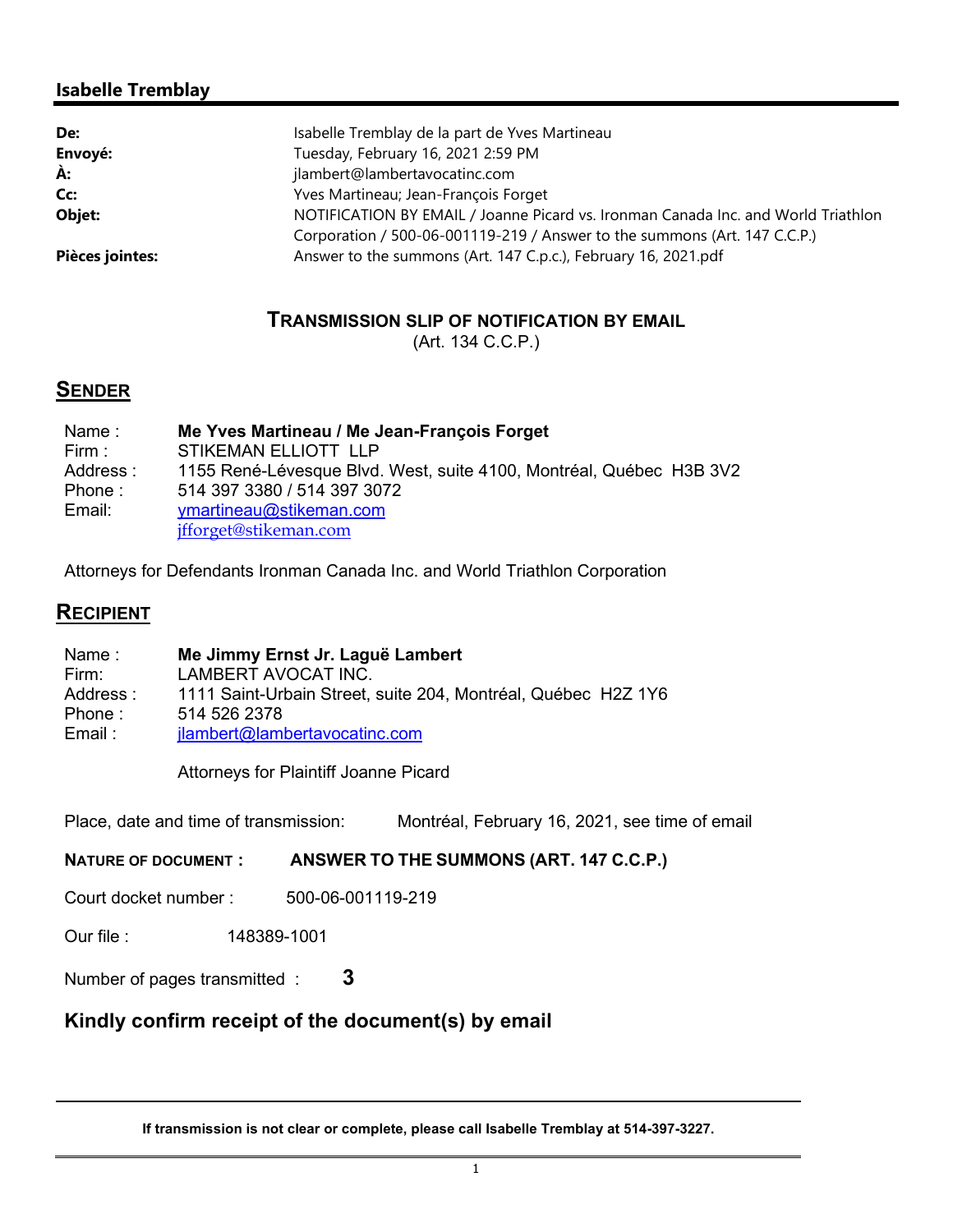**CONFIDENTIALITY CAUTION**: This message is intended only for the use of the individual or entity to which it is addressed and contains information that is privileged and confidential. If the reader of this message is not the intended recipient, or the employee or agent responsible for delivering the message to the intended recipient, you are hereby notified that any dissemination, distribution, or copying of this communication is strictly prohibited. If you have received this communication in error, please notify us immediately by telephone.